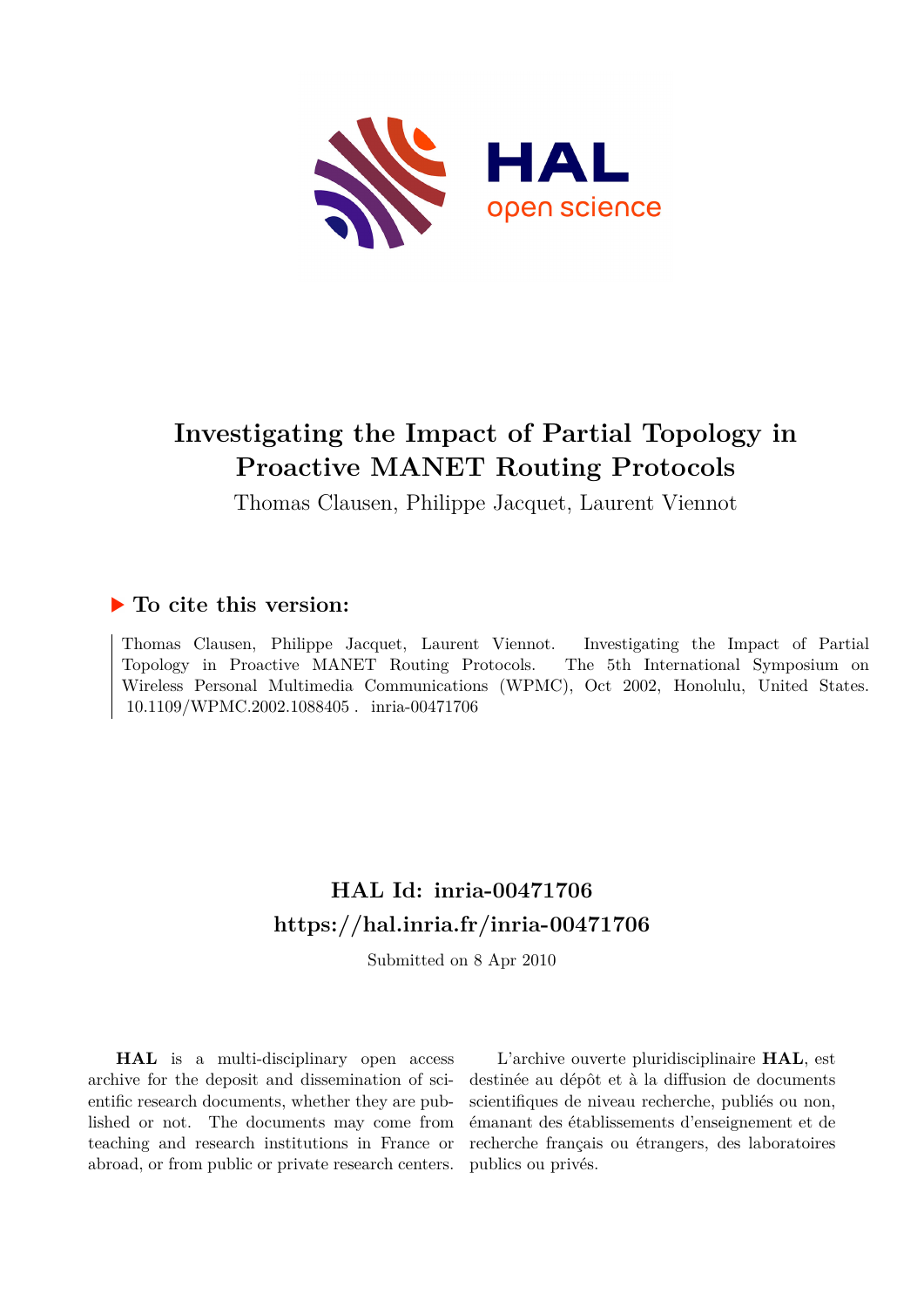### **Investigating the Impact of Partial Topology in Proactive MANET Routing Protocols**

**Thomas Heide Clausen. , Philippe Jacquet, Laurent viennot**

Project HiPERCOM, INRIA Rocquencourt

B.P. 105, 78153 Le Chesnay Cedex, France

{thomas.clausen, Philippe Jacquet, laurent.viennot}@inria.fr

#### **Keywords**

Wireless Ad-Hoc Networks, Partial Topology, OLSR, Performance Evaluation, Simulation.

#### **Abstract**

In this paper, we study the impact of using partial versus full topology in the OLSR routing proto
ol for MANETs. The ore of OLSR is the notion of Multi-Point Relays (MPRs), serving the purpose of redu
ing the amount of link-state information, flooded to nodes in the network, as well as reducing the redundancy in the flooding process.

The OLSR protocol specification contains a tunable parameter, MPR overage, whi
h adjusts the degree of redundan
y in both the advertised link-state information, and the links over which the link-state information is advertised. We investigate the impa
t from assigning various values to this parameter. We further investigate two options for advertising additional link-state information: the "MPR full link-state" option implies that whenever a node is selected to declare any link-state information, it de
lares all its lo
al link state information. The "full link-state" option states, that all nodes must de
lare all their lo
al link-state information.

Through simulations, we investigate the performan
e hara
teristi
s of OLSR with and without these options.

#### **INTRODUCTION**

A mobile ad-hoc network (MANET) is a collection of nodes, connected by wireless links, forming an arbitrary, dynamic graph. The wireless medium typically implies a bandwidthconstrained network. This due to the lower bandwidth provided by the network adaptors and to the fact that communication over any link will interfere with communication on any other link within radio range.

Mobility implies that links between nodes may change and that the number of nodes in a network is not constant. The physical size of a MANET is expected to be larger than the radio range of the wireless interfaces, thus for any two nodes in the network to be able to communicate, routing is necessary.

#### **Mobile Ad Hoc Network routing protocols**

Two requirements are presented for MANET routing protocols: the ability to maintain routes, despite a dynamic topology, while economizing bandwidth consumption.

Two classes of MANET routing protocols exist: reactive protocols, including DSR [2] and AODV [5], discovers and maintains routes only when required through a request-reply flooding cycle. Proactive protocols, including OLSR [6] [8] [7], FSR [3] and TBRPF [4], maintain routes to all destinations at all times through periodic advertisements. In this paper, we will be concerned only with proactive protocols.

A common characteristic among these proactive protocols is, that they seek to reduce overhead by maintaining partial topological information. While all destinations in a network are known by all nodes, OLSR and TBRPF maintains partial link state information in all nodes, and diffuse such information using only a subset of the links in the network. FSR introduces temporal partial information: information about a link is maintained in all nodes; the frequency at which this information is updated in a node depends on the nodes distance to the link.

In this paper, we investigate the impact of using partial topological information in a MANET routing protocol. We base our investigations on OLSR.

#### **The Optimized Link State Routing Protocol**

OLSR [6] employs periodic flooding of topological information, contained in TC-messages, to all nodes in the network. Flooding is performed using the concept of multipoint relays (MPRs) [1]. Each node selects among its neighbors a set of nodes, called "multipoint-relays". This set is selected such that any node in the 2-hop neighborhood is reachable through at least one MPR. A node periodically declares its MPRs to its neighborhood, whereby each node learns about its "MPR sele
tors" - the set of neighbor nodes which have selected a given node as MPR..

When a TC-message is received by a node, the information contained herein is recored and used for building the routing table in the node. The TC-message is then forwarded under two conditions: the message has not been seen before by the node and the node is selected as MPR for the "last hop" of the message. By using this mechanism, denoted \MPR Flooding", all nodes in the network will (disregarding loss due to collisions etc.) receive a given TC-message. With a minimal MPR-set, the number of transmissions of a given message in an area is significantly reduced as compared to

Thomas Clausen may also be onta
ted at MindPass Center for Distributed Systems, Department of Computer S
ien
e, Aalborg University,Frederik Ba jers Vej 7E, 9220 Aalborg , Denmark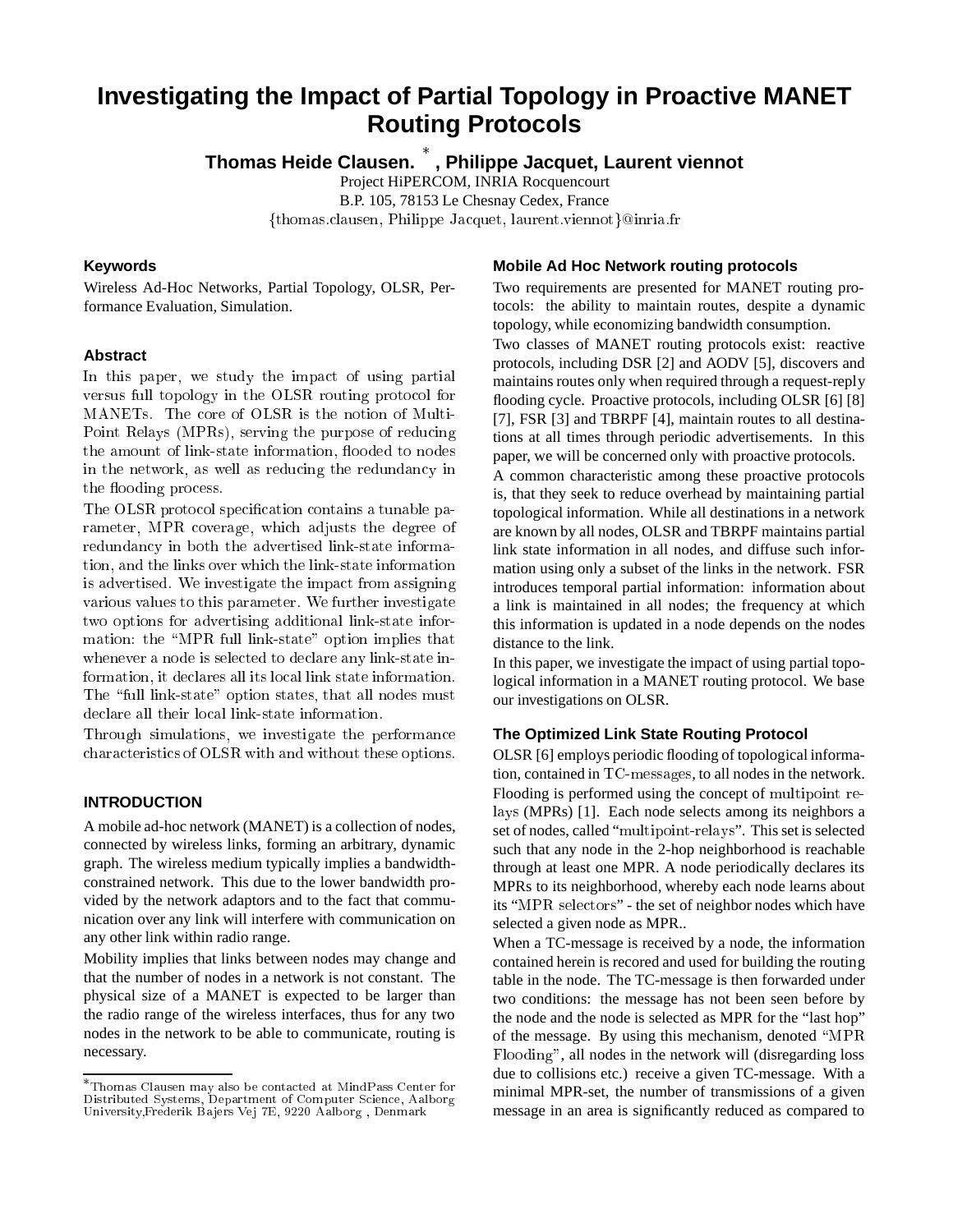classical flooding.

Another optimization is, that TC-messages are generated only by nodes with a non-empty set of MPR selectors. A TC-messages contains a list of links between the node and its MPR selectors. Since all reachable nodes will select a non-empty set of MPRs, all reachable destinations will thus be declared in the network - yet only a partial set of the links in the network will be declared. This reduces the size of the control packets being flooded and, since only a subset of all nodes are selected as MPR, reduces the number of nodes flooding link-state information as well.

Thus OLSR can be said to be a partial link-state protocol in three ways: only a subset of all links in the network are declared in TC-messages, only a subset of nodes generate TC-messages, and TC-messages are flooded to all nodes, utilizing only a subset of the links available.

#### **Paper outline**

In this paper, we will investigate the impacts of using partial topology in OLSR. Specifically, we will be investigating two issues: the impact of selecting a minimal MPR versus redundant MPR set, as well as the impact of advertising partial versus full link-state information.

Thus, the remainder of this paper will be as follows: in the next section, we describe different partial and full topology options for OLSR. Following, we present simulations, illustrating how these options affect the performance and the overhead of the protocol. Our simulations include both simulations with an idealized model for the physical layer and for mobility, as well as ns2-simulations. Finally, the paper is concluded.

#### **TUNABLE PARTIAL TOPOLOGY IN OLSR**

The Optimized Link State Routing protocol, as described in the introduction, aims at reducing the control traffic overhead through being a partial link-state protocol. This is achieved through each node minimizing its MPR set, thereby both minimizing the amount of link-state information advertised and minimizing the set of links over which this information is transmitted.

In this section, we describe ways in which the OLSR protocol can be tuned, allowing for different degrees of partial and full topology.

#### **MPR coverage**

In OLSR, the "MPR coverage" is a tunable parameter, specifying the degree of redundancy in the MPR selection. With an MPR coverage of 1, a minimal MPR-set is sought, minimizing both overhead and redundancy. We will denote OLSR with MPR coverage of 1 "regular  $OLSR$ ".

With an MPR coverage of k, it is sought that any node in the 2-hop neighborhood is reachable through at least k MPRs - implying increased overhead and redundancy: for MPR  $coverage > 1$ , redundant link-state information is included in the TC-messages, more nodes will emit TC-messages and TC-messages are flooded through a redundant set of links in the network. I.e. a node may receive copies of the same TC-message over multiple links.

#### **MPR full link-state**

We specify an "MPR full link-state" option with the purpose of increasing the amount of redundant topological information included in TC-messages, without increasing the number of TC-messages or the number of links over which the message is flooded:

each node, selected by any node as MPR, emits TC-messages, declaring all links between the node itself and all neighbor nodes.

This will not cause more TC-messages to be emitted, when compared to regular OLSR, however will imply an increased size of each TC-message. Since the MPR selection is not affected, the TC messages will be flooded using the optimized MPR flooding.

#### **Full link-state**

To allow that all links in the network be declared, we specify "full link-state" option as follows:

each node emits TC-messages, declaring all links between the node itself and all neighbor nodes.

This will provide all nodes with full topological information, on expense of an increase in both the number and size of TCmessages. Since the MPR selection is not affected, the TC messages will be flooded using the optimized MPR flooding.

#### **SIMULATIONS AND RESULTS**

To evaluate and compare the impact of the various options for partial and full topology in OLSR, exhaustive simulations are conducted. In this section, we describe the simulation parameters, and present the results of our simulations.

#### **Simulation parameters**

For all situations, we conduct exhaustive ns2-simulations. For each sample point, 30 random scenarios are generated, corresponding to the parameters describing that point. The simulation results presented are an average over these 30 scenarios. This reduces the chance that results are dominated by a single scenario which, accidentally, favors one protocol over another. We emphasize, that the same set of 30 scenarios are used for all simulations in a given sample point, hence the different protocol options are evaluated under identical conditions.

The parameters used in the ns2 simulations are included in table 1.

For the MPR coverage evaluation, we also conduct custom simulations with direct control over the error probability of a broadcast transmission over a link. The model used in these simulations assumes a fixed probability of error when receiving a broadcast packet. The fraction of nodes actually receiving a message broadcasted by flooding depend on this probability. This measure is used to estimate the reliability of flooding schemes. For the simulations conducted using this model, we assume the same basic parameters as for the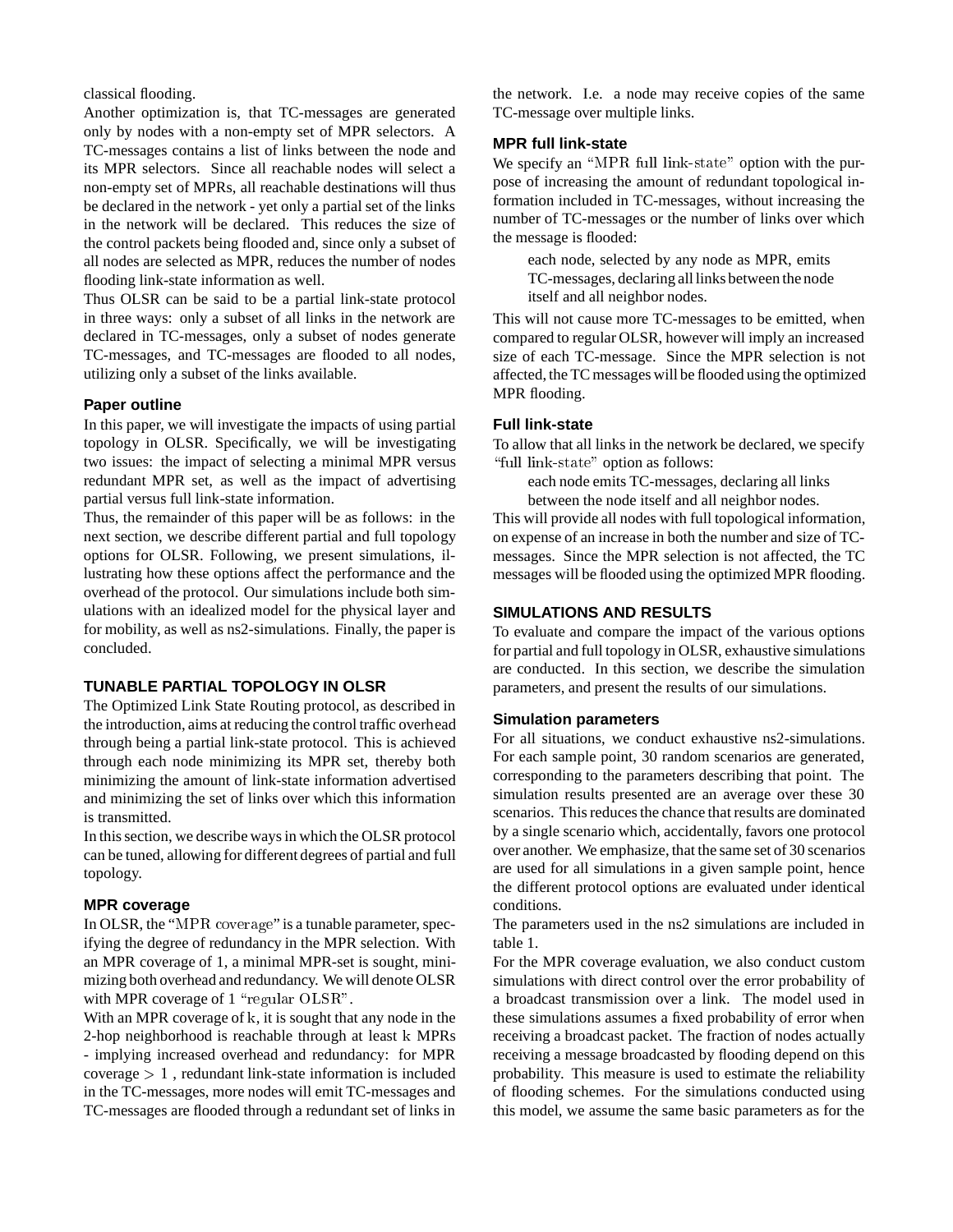| Simulator Parameters    |                       |
|-------------------------|-----------------------|
| Propagation model       | TwoRayGround          |
| Network type            | IEEE 802.11 (2 Mbps)  |
| Transmission range      | $250 \text{ m}$       |
| Scenario parameters     |                       |
| Field size              | $1500m \times 300m^2$ |
| Number of nodes         | 50                    |
| Simulation time         | 300 seconds           |
| Mobility model          | Random waypoint       |
| Node speed              | Variable, see graphs  |
| Node rest time          | 5 seconds             |
| Movement distance       | 30 m                  |
| Test traffic parameters |                       |
| Number of streams       | 20 seconds            |
| Traffic rate pr stream  | 640 bytes/seconds     |
| Stream duration         | 30 seconds            |

**Table 1. Simulator and Scenario parameters.**



**Figure 1. Delivery rate versus link reliability.**

the ns2 simulations, i.e. a field size of  $1500 \times 300 \text{m}^2$  with 50 nodes.

#### **MPR coverage simulations**

Figure 1 shows the fraction of nodes which receives a packet, flooded using MPR flooding, under variable probability of receiving a broadcast message over a link. We observe, that the reliability of an MPR flooding can be smoothly increased by increasing MPR coverage parameter.

In OLSR, the packets being subject to MPR flooding contain TC-messages. Figure 2 shows the delivery rate of TCmessages, under variable mobility. The figure shows delivery rates for MPR coverage ranging from 1 to 7. We observe, that by increasing the MPR coverage, we can graduately increase the delivery rate of TC-messages, confirming figure 1.

Figure 3 shows the total control traffic overhead, incurring from TC-messages. We firstly note, that the version of OLSR used for these simulations does not react explicitly to link breakage and thus that the control traffic is constant - inde-



**Figure 2. Delivery rate of TC-messages from ns2 simulations.**



**Figure 3. Control traffic overhead from ns2 simulations.**

pendent of mobility.

Secondly, we observe that the control traffic overhead is increasing graduately with the the MPR coverage. The control traffic overhead is practically identical for MPR coverage 1 and 2. This means that even with MPR coverage  $= 1$ , most two-hop nodes in this scenario are covered by 2 MPRs.

This is confirmed by the TC delivery rate, illustrated in figure 2, where the TC-message delivery rate for MPR coverage of 1 and 2 are almost identical.

Figure 4 shows the delivery rate for data traffic with different MPR coverage. We observe, that except for in high-mobility scenarios, there is no significant difference in the data delivery rates. This indicates that, for the scenario tested, an MPR coverage of 1, regular OLSR, is sufficient to provide nodes with the required topological information.

#### **MPR full link-state and full link-state**

Figure 5 shows the control traffic overhead for regular OLSR (MPR coverage = 1, MPR nodes advertise links to their MPR selector set in TC-messages), as well as for the MPR full link-state and full link-state options described previously.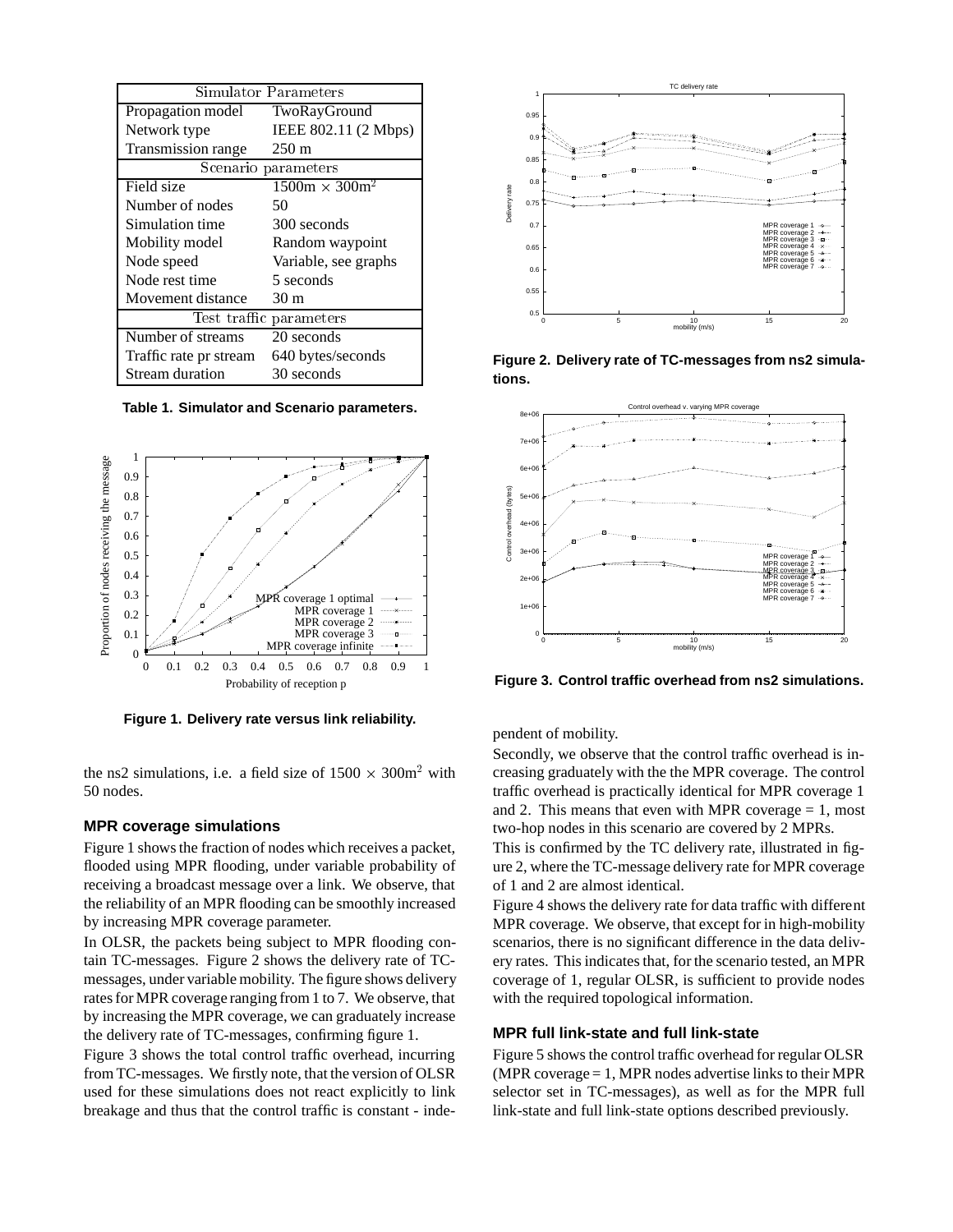

**Figure 4. Data delivery rate from ns2 simulations.**



**Figure 5. Control traffic overhead with varying topology from ns2 simulations.**

As could be expected, the control traffic overhead from regular OLSR remains the lowest, while the control traffic overhead from the full link-state option yields the highest overhead.

Figure 6 shows the TC delivery rate for regular OLSR, as well as for OLSR with each of the two options. Since the same MPR flooding mechanism is employed, roughly identical delivery rates of TC-messages is observed.

Figure 7 shows the data delivery rates for regular OLSR, as well as for OLSR with each of MPR full link-state and full link-state enabled. We observe that the data delivery rates for the MPR full link-state and full link-state options are higher than for regular OLSR. We also observe, that the delivery rate of OLSR starts dropping at a lower mobility than the delivery rates of either of the two options. We note, that the additional topological information makes the routing more robust to mobility. The largest difference in delivery rate occurs between 8-10 m/s where the MPR full link-state option yields a 13% higher delivery rate than regular OLSR and where the full link-state option yields a 20% higher delivery rate. This benefit comes at the expense of an increased



**Figure 6. TC delivery rate with varying topology flooding mechanisms from ns2 simulations.**



**Figure 7. Data delivery rate with varying topology flooding mechanisms from ns2 simulations.**

bandwidth consumption: with the MPR full link-state option, 16% more bandwidth is consumed by control traffic, while with the full link-state option, the bandwidth consumption is 30% higher than that of regular OLSR.

At about 15 m/s, the delivery rate of regular OLSR levels with that of both full topology options.

We finally notice, that even for the case of very high mobility (20 m/s) delivery rates of above 0.75 are maintained.

#### **CONCLUSION**

Three different options for tuning the degree of partial topology utilized in OLSR are presented.

MPR coverage provides a way in which to tune the redundancy of MPR flooding for achieving better reliability at the cost of more emissions. We observe conclusively that, indeed, increasing the MPR coverage does increase the delivery rate of flooded TC-messages. In terms of data delivery, our simulations indicate, that the redundancy of topological information and retransmissions provided by a higher MPR coverage may provide better data delivery in high-mobility